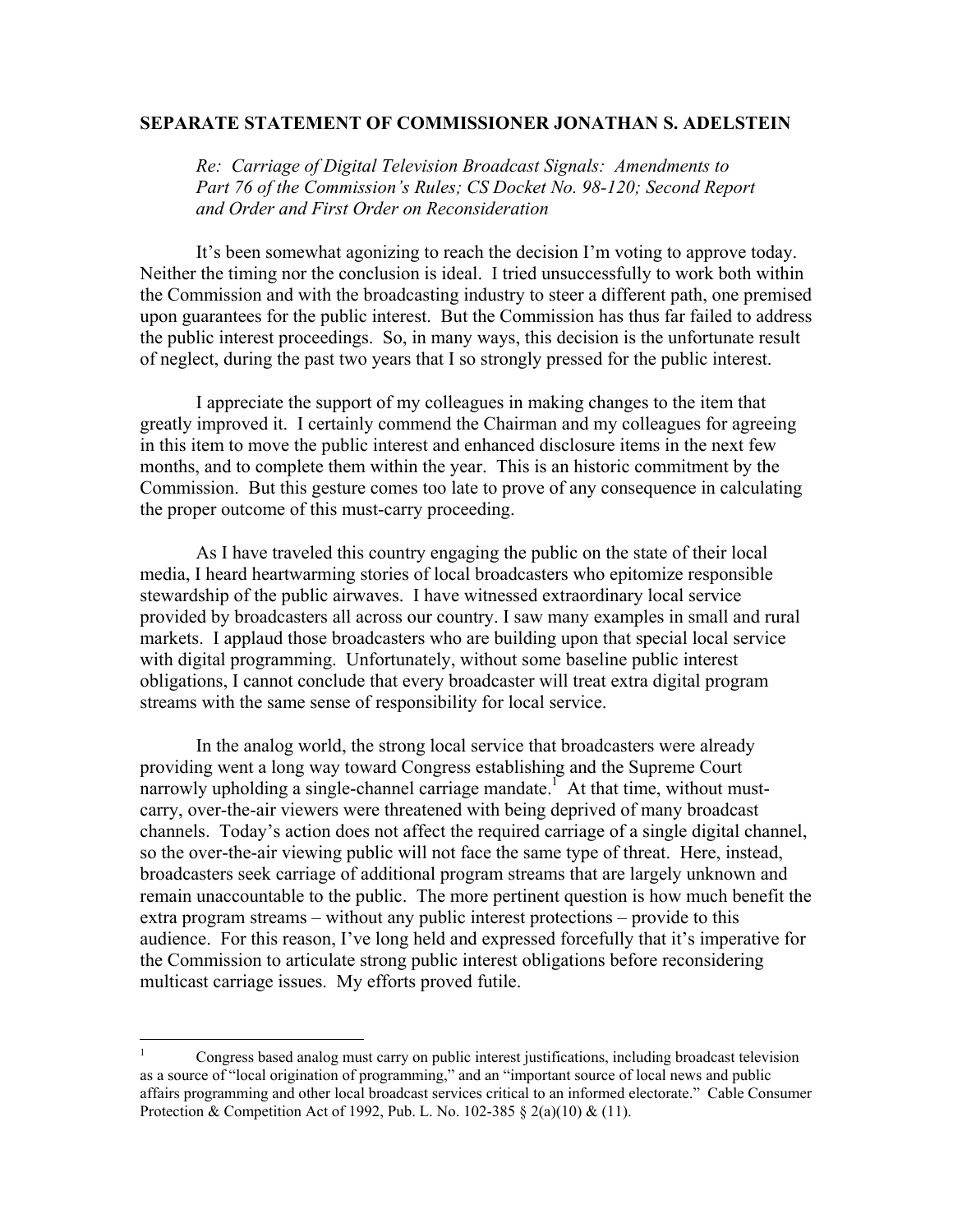Having no assurance that true local service will materialize on each new digital program stream, I am not prepared to conclude as a legal or policy matter that Congress intended carriage of these streams.

## *Primary Video & My Primary Considerations*:

From my earliest days on the Commission, I have been bombarded with various definitions of the term "primary." Since that time, the intensity of the multicast carriage debate has never waned. The statute's undeniable ambiguity means underlying policy factors and Congressional intent take on greater importance.<sup>2</sup>

## *1. Protecting Public Broadcasters*:

A top consideration of mine in this proceeding was to understand how digital must-carry rules would affect public broadcasters. Public television stations have shown a real commitment to making the digital transition happen while serving the public interest. They were the first with real plans for how their multicast program streams could enrich and sustain the public, including new programs for children, teachers, seniors, non-English speakers, individuals with disabilities, and other underserved populations. Through local educational interactive services, increased local public affairs coverage, including state legislatures and local town meetings, and workplace development programs, it's easy to understand how these digital plans translate into benefits for the viewing public. Also, because public broadcasters do not share the same statutory retransmission consent rights as commercial broadcasters, the carriage of each of their program streams was a vital consideration for me.

So I was particularly pleased that the cable industry stepped forward and, through the personal leadership of Robert Sachs, reached a comprehensive and long-term agreement to carry the bold new offerings planned by America's public television stations. I understand this agreement took hard work and compromise on both sides. I commend the cable and public television industries for working through the details to reach common ground. APTS President John Lawson has been a tireless advocate and leader for public television stations. The agreement between the cable industry and public television takes away one of my major concerns in the multicasting debate, as I can see clearly that the public stands to benefit in very tangible ways from this arrangement.

## *2. Defining the Digital Public Interest*:

My other major concern has been trying to understand how the public stands to benefit from multicasting and what that means for a governmental carriage mandate. For nearly two years, both internally and externally, I have consistently maintained that it would be premature to decide multicast carriage without assurance that each programming stream would indeed serve its local community through the imposition of

 $\frac{1}{2}$  On the record before us, without more explicit instruction from Congress, I agree that the Commission should not impose dual carriage obligations on cable operators.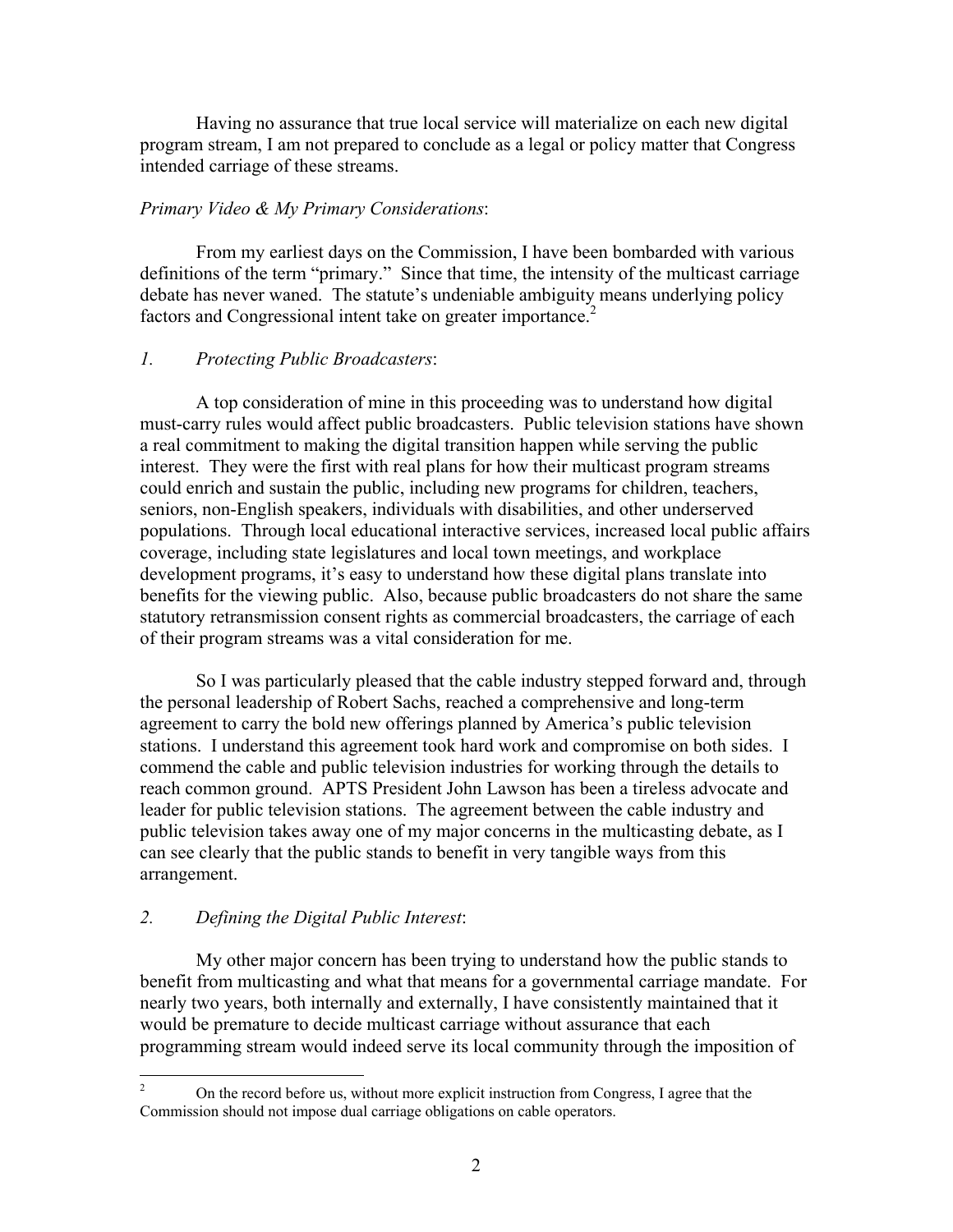concrete and meaningful public interest requirements. I reached out directly on a number of occasions to the National Association of Broadcasters seeking an earnest dialogue on digital public interest obligations. I repeated this request to each broadcaster that came into my office. A handful of public-service minded broadcast stations and networks pledged to work with me. They expressed their pride in serving their local communities, and assured me they understood the need to put some parameters on the new digital program streams. Those companies should know that I took their pledge seriously and wanted to work with them to prescribe meaningful public interest requirements.

Unfortunately, for two years I was unable to engage the industry in an effective fashion to step forward and engage in public interest discussions. Illustrating the resistance, the NAB expressed hostility to the Commission even inquiring into broadcast localism.<sup>3</sup> And aside from concluding a children's programming item last year, the Commission until today continued to sit on an enhanced public disclosure proposal and a more than five-year old general inquiry into digital public interest obligations.<sup>4</sup> Now, the NAB has asked us to reconsider the children's television item, saying that our action simply to make broadcasters' children's programming obligations commensurate with the amount of programming they choose to air on multicast streams is constitutionally suspect and will inhibit multicasting generally.<sup>5</sup> So the public interest continues to be neglected by the broadcast industry and the Commission.

This is not for the lack of a vocal coalition of organizations dedicated to advancing the public interest. I commend the Public Interest, Public Airwaves Coalition<sup>6</sup> for presenting a public interest proposal, as well as other entities with other approaches. I deeply regret that these ideas were not put out for public comment to frame the multicasting dialogue. It would be a worthwhile discussion. I expect it will be when the Commission fulfills its commitment to act on this proceeding this year, and it certainly

 $\frac{1}{3}$  *See* In re Broadcast Localism, MM Docket No. 04-233, Comments of the National Association of Broadcasters at i (filed Nov. 1, 2004) ("NAB Localism Comments") ("The National Association of Broadcasters oppose the Notice of Inquiry on localism."). 4

*See* In re Public Interest Obligations of TV Broadcast Licensees, Notice of Inquiry, MM Docket No. 99-360 at ¶ 8 (Dec. 15, 1999) (seeking comment on "how broadcasters can best serve the public interest during and after the transition to digital technology," including "how broadcasters could better serve their communities of license").

<sup>5</sup> In re Children's Television Obligations of Digital Television Broadcasters, MM Docket No. 00- 167, National Association of Broadcasters Petition for Reconsideration and Request for Clarification (filed Feb. 2, 2005).

<sup>6</sup> The Public Interest, Public Airwaves Coalition includes Alliance for Better Campaigns, Benton Foundation, Campaign Legal Center, Center for Creative Voices in Media, Center for Digital Democracy, Center for Governmental Studies, Center for Voting and Democracy, Citizens for Independent Public Broadcasting, Committee for the Study of the American Electorate, Common Cause, Democracy Matters Institute, Demos, Free Press, Georgetown University Law Center's Institute for Public Representation, Global Resource Action Center for the Environment, Media Access Project, Media for Democracy 2004, MediaChannel.org, MoveOn.org, National Council of Churches, New America Foundation, Office of Communication of the United Church of Christ, Rock the Vote, Public Citizen, True Majority, United States Conference of Catholic Bishops, U.S. Public Interest Research Group, and Women's Institute for Freedom of the Press. The Coalition submitted a proposal for quantitative standards and for disclosure of local, civic, electoral affairs, independently produced, underserved community, paid and closed captioned programming.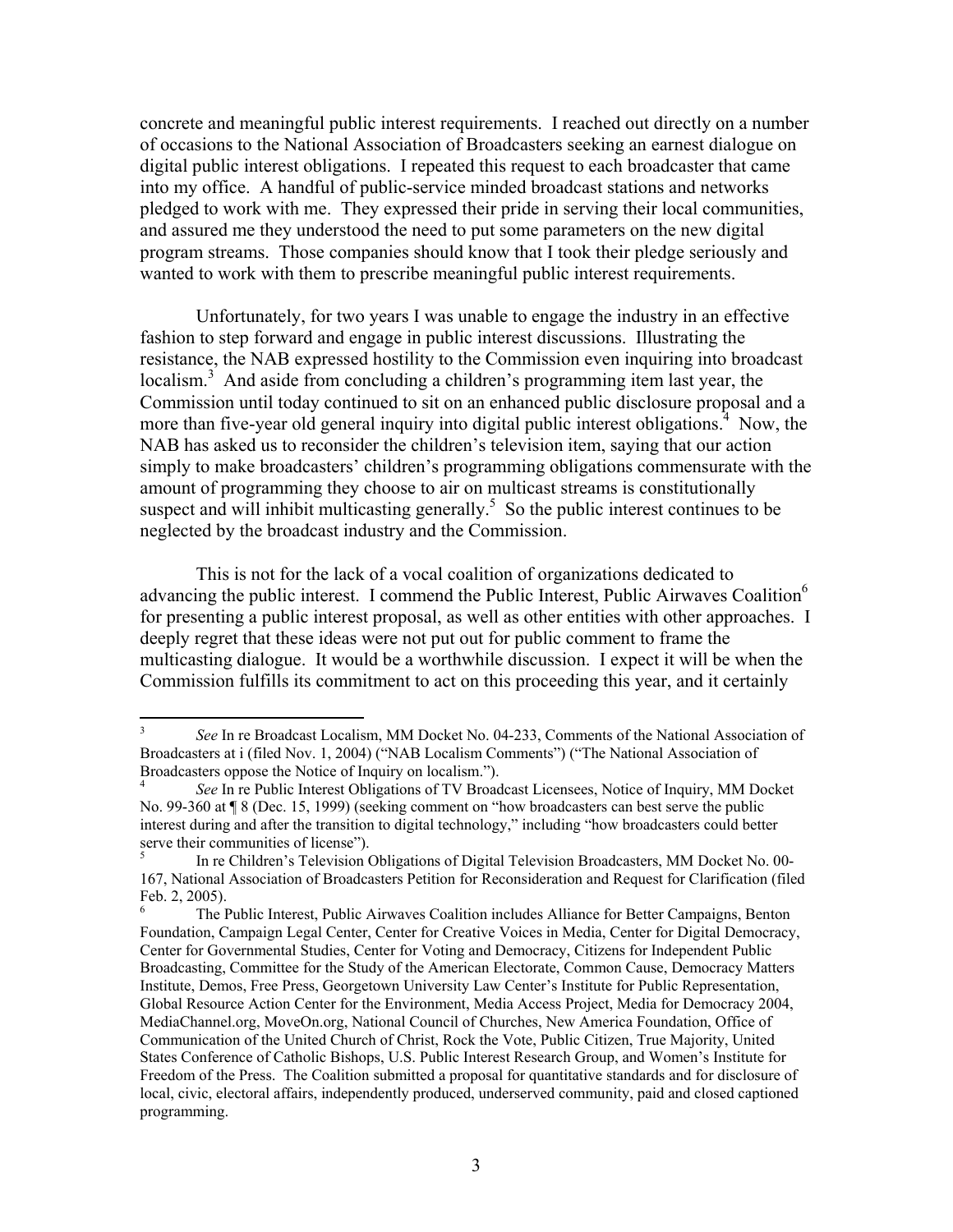still can be in Congress. I give the Coalition a lot of credit - many diverse entities, all working together to further the public interest, never gave up the notion that the public has a right to be heard on matters involving their public airwaves.

That is how it should be. The Commission has a sacred responsibility to regulate broadcasting in the public interest for the American people. Through their stewardship of the public airwaves, broadcasters play a significant role in our society. Spectrum scarcity and exclusive federal licenses to use the public's airwaves set broadcasting apart from other media. A cornerstone of the public interest is that broadcasters air programming to serve the needs and interests of their communities.

The digital television transition holds the promise that broadcasters will seize upon business opportunities and deliver new and valuable services to consumers. But without protections for the public, none of this is guaranteed. In recognizing a governmental interest in preserving the benefits of free, over-the-air local broadcast television, the Supreme Court was rightly concerned with the preservation of free outlets of localism and diversity for the viewing public. For that reason, a broadcaster's public interest obligations could not be more relevant to considerations of multicast carriage.<sup>7</sup> So to me the focus should never stray from the public interest, and the benefits that free over-the-air broadcasting provides to viewers.

Congress clearly specified that digital broadcasting must continue to serve the public interest,<sup>8</sup> but how this obligation will be fulfilled has yet to be decided. After promising to do so in 1997, and beginning a general inquiry more than five years ago, the Commission has taken few other steps to define the digital character of broadcasting.<sup>9</sup> If broadcasters choose to multicast, what should be required for the additional program streams? Should the Commission promote localism by requiring a portion of each program stream to air locally-produced programming?<sup>10</sup> How will the extra capacity be used to further diversity? Will broadcasters use this capacity to invigorate political discourse? And how will broadcasters disclose to the public how they met their public interest requirements on the additional streams? The answers to these questions will

 $\overline{7}$ Indeed, the Senate Commerce Committee recently voted for the Commission to complete both proceedings simultaneously. *See also* Letter to Hon. Michael K. Powell, Chairman, FCC from Hon. Diane E. Watson *et al.* (July 23, 2004) (signed by 35 Members of Congress urging the Commission to define public interest obligations before digital multicast must carry).

<sup>8</sup> 47 U.S.C. § 336(d) ("Nothing in this section shall be construed as relieving a television broadcasting station from its obligation to serve the public interest, convenience, and necessity.").

<sup>9</sup> In re Advanced Television Systems and Their Impact upon the Existing Television Broadcast Service, Fifth Report & Order, 12 FCC Rcd 12809, 12830 (1997). A recent exception is the recent order on children's TV item, where the Commission determined that the public interest obligations for children's television should be commensurate with the new opportunities provided by digital channels. *See* Children's Television Obligations of Digital Television Broadcasters, Report & Order, 19 FCC Rcd 22943  $(2004)$  ("Children's Digital TV Order").

<sup>10</sup> Indeed, I find it instructive that when identifying which low-power television stations would be entitled to must carry, Congress limited the stations only to those that meet a variety of criteria, including certain programming requirements, and a determination by the Commission that the programming will "address local news and informational needs." 47 U.S.C. § 534(h)(2)(B).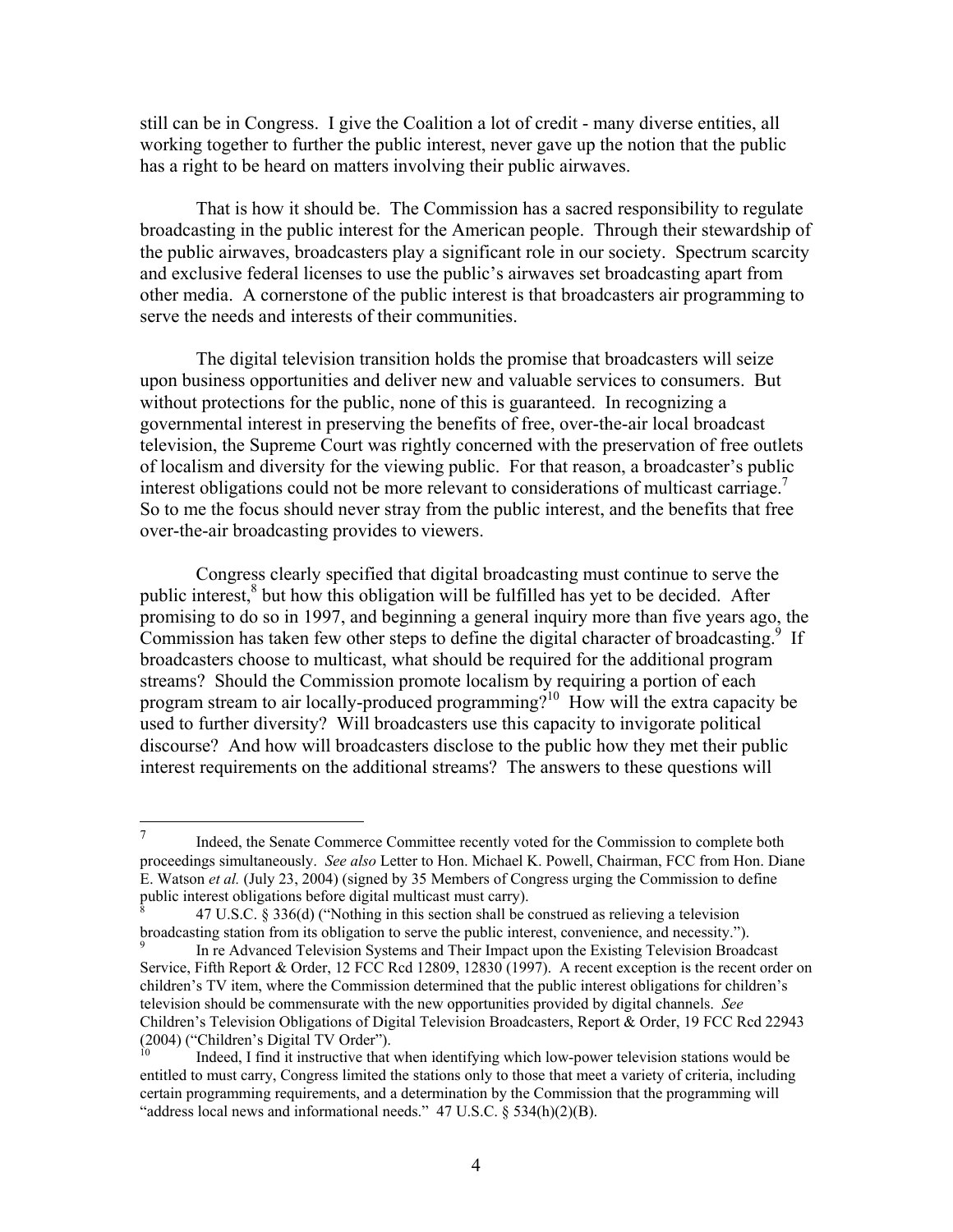shape the digital television era, yet the Commission has never even begun a rulemaking proceeding to define the precise contours.

The need for enhanced public interest requirements in a multicasting era was established long ago. In 1998, the President's Advisory Committee on Public Interest Obligations of Digital Television Broadcasters, comprised of a broad cross-section of interests including broadcasters, educators, and advocates, issued a comprehensive report. They acknowledged that the digital transition would profoundly affect "[t]he quality of governance, intelligence of political discourse, diversity of free expression, vitality of local communities, opportunities for education and instruction, and many other dimensions of American life."<sup>11</sup> The report concluded that broadcasters who choose to multicast, "and in doing so reap enhanced economic benefits," should have additional public interest responsibilities: "If the digital portion of the public airwaves does provide enhanced economic benefits to broadcasters . . . it is reasonable to recommend ways for the public to receive some benefit in return."<sup>12</sup> The Commission recently validated this principle by determining that the public interest obligations for children's television should be commensurate with the new opportunities provided by digital channels.<sup>13</sup>

Several broadcasters have told me that they could agree to definable public interest obligations and believe they would easily exceed them. I have every confidence that most broadcasters would. Some broadcasters excel at providing real in-depth political coverage. Belo's "It's Your Time" campaign, Hearst-Argyle's strong commitment to candidate-centered coverage, Scripps' and Young Broadcasting's free airtime to candidates, Capitol Broadcasting Company's extensive local political coverage, and Post-Newsweek's similar efforts are some of the standouts. Networks such as NBC and ABC have worked with their affiliates on local weather and local news multicast channels. But as a Commission, we cannot just consider these broadcasters. We also must be concerned with assuring that *every* broadcaster will meet a baseline public interest standard.

And there is reason enough to be cautious about the broadcasting industry's recent public service record. Study after study has documented declining civic affairs coverage. There is scant coverage of local or state candidates, or ballot issues. And the stories that do run focus on polls and the horse race rather than the candidates' backgrounds or positions.

The Alliance for Better Campaigns reports that local TV stations took in \$1.6 billion in political advertising from the  $2004$  elections.<sup>14</sup> Yet Martin Kaplan of the Annenberg School for Communications and the Norman Lear Center this week filed a

 $11$ 11 *Charting the Digital Broadcasting Future: Final Report of the Advisory Committee on Public Interest Obligations of Digital Television Broadcasters* at xi, 1. (Dec. 18, 1998) ("Advisory Committee Report").

<sup>&</sup>lt;sup>12</sup><br><sup>13</sup> *See* Children's Digital TV Order, *supra* note 5.<br><sup>14</sup> Alliance for Better Campaigns, "Local Stations Are Big Winners in Campaign 2004: TV Broadcasters Rake in More Than \$1.6 Billion in Political Advertising," available at www.bettercampaigns.org/standard/display.php?StoryID=322.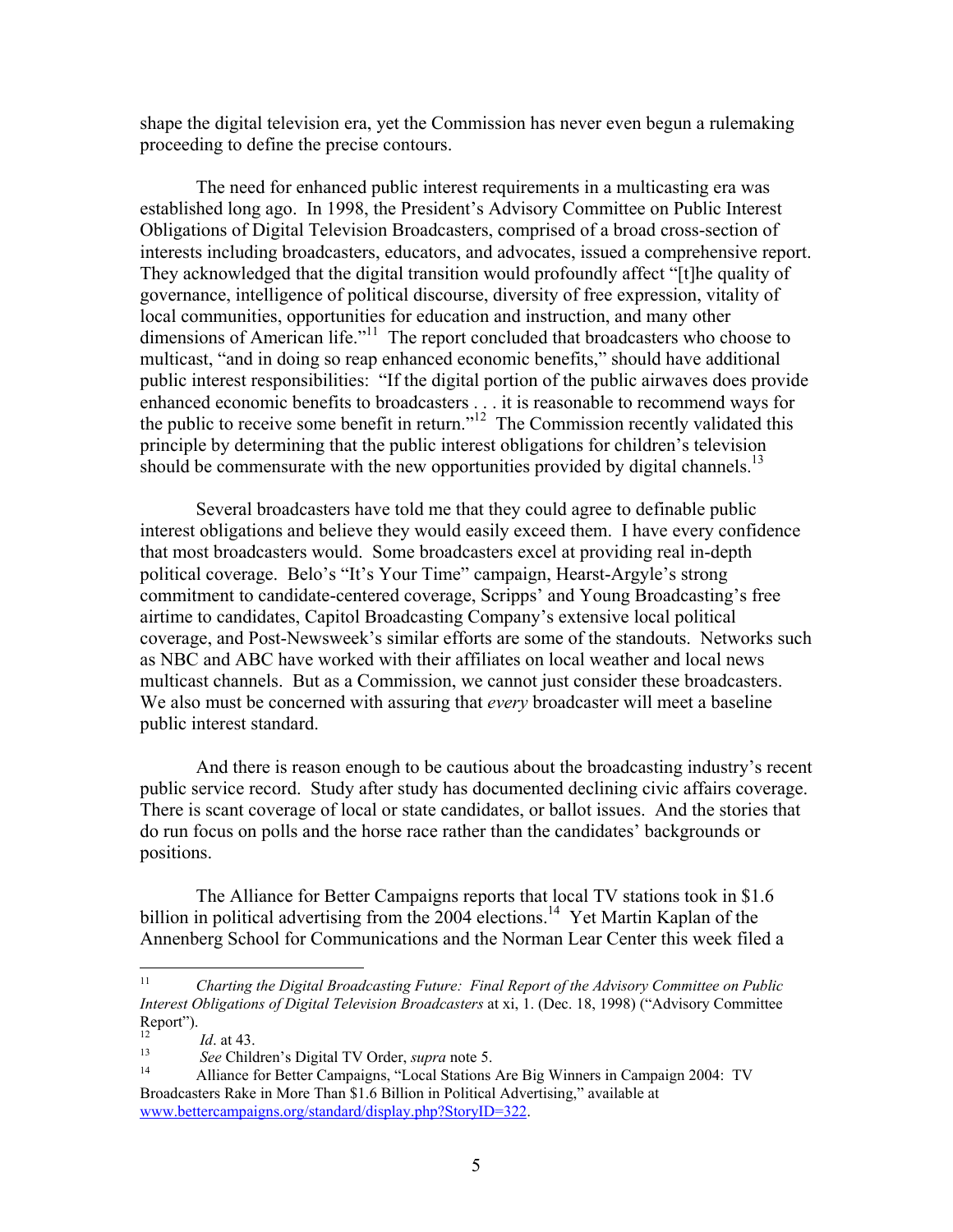stunning report that more than 90% of news broadcasts for the month before election day in 2004 contained no stories at all about any local candidate races.<sup>15</sup> Of those election coverage stories that aired, only one-third focused on actual issues, as opposed to campaign strategy and the horse race.<sup>16</sup> Eight times more coverage was devoted to stories about accidental injuries than to coverage of all local races combined.<sup>17</sup>

And this was *after* Senate Commerce Committee Chairman John McCain, Chairman Powell and I all stood together at a press conference and put broadcasters on notice that we would be watching the 2004 coverage, and that we expected broadcasters to do better job than they had in past elections. The broadcasting industry may dispute these findings, yet the industry fails to provide its own comprehensive and systemic studies, despite my request that they do so. Absent industry studies, I will continue to rely on the few good studies that we do have.

Recent events seem to validate claims that broadcasters' news coverage has been increasingly devoid of information to help citizens participate in their democracy, or, worse yet, promoting an ideology or unbalanced political agenda thinly disguised as journalism.<sup>18</sup> Sinclair Broadcasting Group, which refused to air an ABC Nightline tribute to U.S. soldiers killed in Iraq deeming the show "politics disguised as news," then instructed its 62 television stations to preempt regularly scheduled programming to air a politically-charged documentary, "Stolen Honor: Wounds That Never Heal," even going so far as to fire its long-time reporter Jon Lieberman for criticizing the company's plans.<sup>19</sup> Lieberman subsequently asserted that Sinclair's entire news operation is systematically ideologically driven by its owners' political perspective. Although Sinclair broadcast a modified program, Paxson, which sells much of its non-prime air time for paid programming, then quietly broadcast the "Stolen Honor" documentary in its entirety ten times the weekend before the election on the PAX broadcasting network as an infomercial.20 CBS News and anchor Dan Rather were derailed over forged documents related to President Bush's Vietnam-era military service.<sup>21</sup> And just before

<sup>15</sup> 15 Lear Center Local News Archive, *Local News Coverage of the 2004 Campaigns: An Analysis of Nightly Broadcast News in 11 Markets* 3, 8 (filed in FCC Docket No. 04-233).<br> *Id.* at 11.<br> *Id.* at 3.<br> *See, e.g., Mark Gillespie, "Media Credibility Reaches Lowest Point in Three Decades," Gallup* 

Organization (Sept. 23, 2004) (Gallup Poll indicating that just 44% of Americans express confidence in the media's ability to report news stories accurately and fairly).<br><sup>19</sup> *See, e.g.*, "Public Airwaves, Private Purpose," *Business Week* (Oct. 25, 2004); Michael

Learmonth, "B'casters Caught in Sinclair Glare," *Variety* (Oct. 24, 2004); Reed Hundt, "Sinclair Ought to Know Better – and So Should the FCC," *Minnesota Star Tribune* (Oct. 13, 2004) (noting that "in a large, plurarlistic information society democracy will not work unless electronic media distribute reasonably accurate information and also competing opinions about political candidates to the entire population").<br><sup>20</sup> According to press reports, the conservative news website, NewsMax.com, spent \$294,500 to buy

infomercial time for the film on the PAX broadcast network, which reaches nearly 90% of U.S. television homes. *See, e.g.*, Walter F. Roche Jr., "Group Challenges Sinclair Licenses," *Los Angeles Times* (Nov. 2,  $_{21}^{2004}$ ).

<sup>21</sup> *See, e.g.,* Josh Getlin & Scott Collins, "Report Condemns CBS News," *Los Angeles Times* (Jan. 11, 2005). Sumner Redstone, the Chairman of CBS's parent company, Viacom, later enthusiastically endorsed the election of a Republican administration because it "has stood for many things we believe in, deregulation and so on." Johnnie L. Roberts, "Media Mogul Maelstrom," *Newsweek* (Oct. 4, 2004).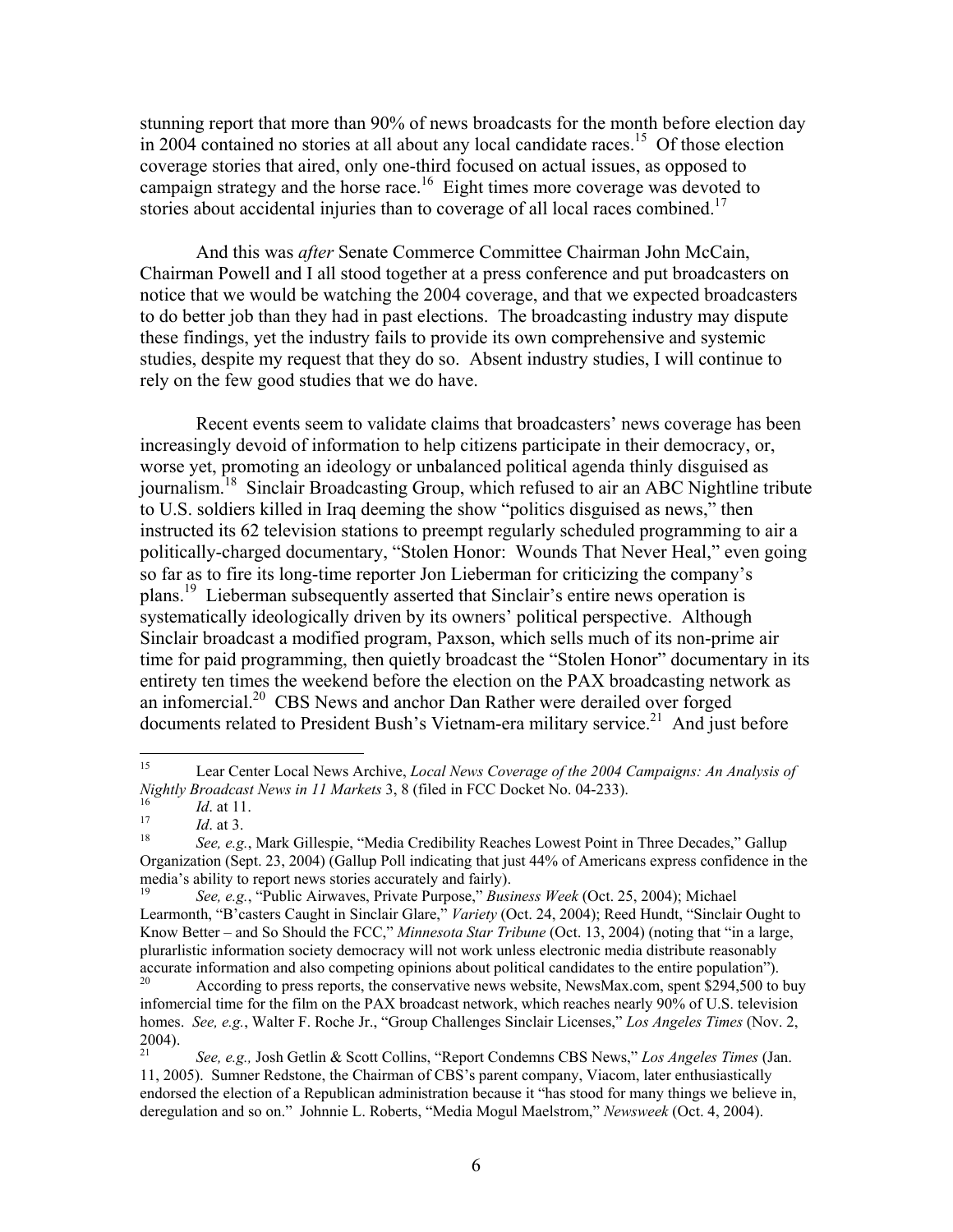the election, Pappas Telecasting Companies was faulted by the FCC for blatantly violating our equal time rules by donating \$325,000 in airtime to one party's candidates without offering the same amount of free time in comparable time periods to the other party's candidates. $^{22}$ 

Increasingly, it seems we're in an era where ownership and ideology shape what viewers see and hear over their public airwaves. An exclusive federal license to use the public airwaves ought to carry a higher level of civic responsibility and accountability. Broadcast licensing should serve the civic needs of a democracy by preserving the freedom of an "uninhibited marketplace of ideas" 23 to serve the common good. Instead, if broadcasters use their exclusive federal licenses to promote an ideology or political agenda, they put their own private beliefs ahead of the needs of a democratic society.

A broadcasting license should do more than line the pocketbooks of the broadcaster. I'm concerned with reports of the rising level of paid programming on the public airwaves. A 2003 study by the Alliance for Better Campaigns found that community public affairs programming accounts for less than 1/2 of 1 percent of local TV programming nationwide – that compares to 14.4 percent for paid programming.<sup>24</sup> Even Paxson, which so strongly advocates multicasting must-carry, boasts that paid programming represented 41% of PAX TV's 2003 revenue.<sup>25</sup> This bears heavily on the underlying policy issue of multicasting – should public policy reward those broadcasters who sell the public airwaves with full multicast cable carriage?

Since much of television and radio was deregulated in the early 1980s, market forces alone, without concrete regulatory monitoring and enforcement, have seemingly eroded much of the local service on which the industry was founded. Yet the NAB opposes a mere inquiry by the Commission into the local service that is currently being provided.<sup>26</sup> NAB laments more disclosure and accountability as an impediment to the journalistic discretion of broadcasters – apparently discounting that they hold their licenses as stewards of the public interest. NAB even suggests that a requirement to air a certain amount of local programming would face constitutional problems. Yet it argued exactly the opposite in its petition to have the Commission restrict the local programming of satellite radio providers.27 If NAB claims banning local content is constitutionally permissible, surely requiring local content could also be.

 $22$ See In re Equal Opportunities Complaint Filed By Nicole Parra Against Pappas Telecasting Companies, Order (rel. Oct. 29, 2004).

<sup>&</sup>lt;sup>23</sup><br>Red Lion Broadcasting v. FCC, 395 U.S. 367, 390 (1969).

Alliance for Better Campaigns, "All Politics is Local," available at http://www.bettercampaigns.org/reports/display.php?ReportID=12.<br>25 PAX TV, Annual Report, available at

http://www.sec.gov/Archives/edgar/data/923877/000100515004000854/0001005150-04-000854.txt.<br><sup>26</sup> *See* NAB Localism Comments, *supra* note 3, at i ("The National Association of Broadcasters oppose the Notice of Inquiry on l

See, e.g., In re Request for Comment on Petition Filed by the National Association of Broadcasters Regarding Programming Carried by Satellite Digital Audio Radio Services, MB Docket No. 04-160, Reply Comments on the National Association of Broadcasters at 12-13 (filed Apr. 14, 2004).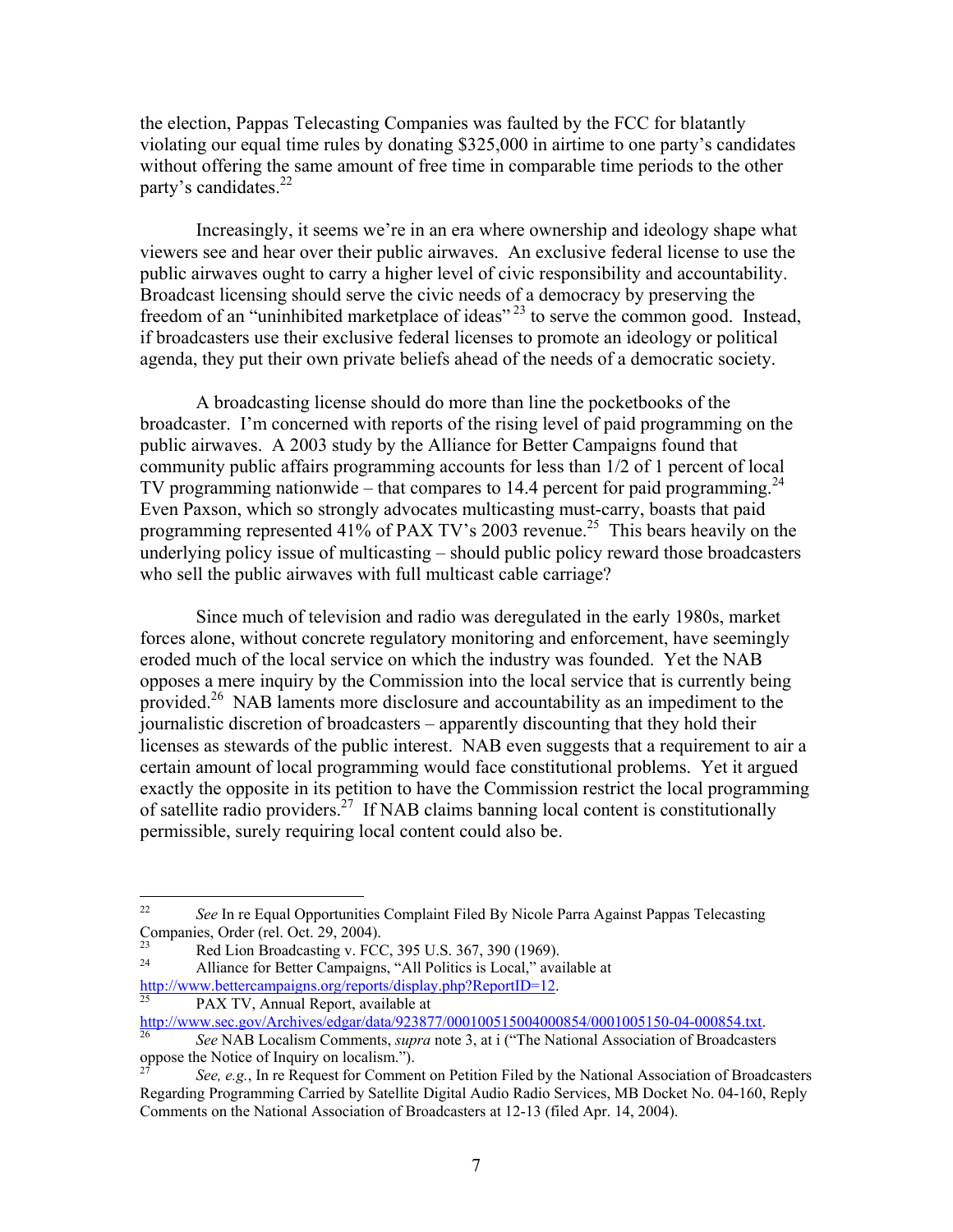NAB's outright hostility to the localism inquiry raised real questions for me about how broadcasters will choose to fill the extra digital programming capacity. NAB admits that many stations have dropped local newscasts, without discussing the effect this is having on the station's stewardship in those communities. NAB sees little connection between broadcast localism and national playlists and voice-tracking technology,  $^{28}$ oblivious to the loss of localism from these tactics. NAB relies upon a study showing that syndicated programming costs less than news production.<sup>29</sup>

So without strong public interest obligations, how can the Commission, let alone the viewing public, be assured that the extra digital channels will add to localism and diversity? Without concrete public interest obligations, there are no protections against non-local or paid programming content filling up the entire extra capacity. Without some modicum of balance, the government could be multiplying an ideological agenda fivefold. Without assurances of localism, the extra broadcast program streams could merely be the same type of 24-hour national feed that are found on cable systems. Worse, the government could theoretically be mandating carriage of 24-hour a day infomercials. I'm not suggesting this would happen, but the mere possibility gives me enormous pause.

I remain steadfastly committed to the strong governmental interest in ensuring "public access to a multiplicity of information sources."<sup>30</sup> While I respect the need for diverse sources of information, particularly for news and civic information, magnifying one owner's views over more channels does not translate into more diversity of information sources. It just gives a bigger megaphone to voices that are already booming. Since the vast majority of television signals on cable are carried under retransmission consent arrangements, granting multicast must-carry could embolden big media companies to leverage their clout into even bigger platforms for disseminating their views.

Broadcasters do not appear eager to turn over extra programming capacity to underserved segments of the community, or take other steps to further the strong governmental interest in expanding the diversity of viewpoints and voices available to the American public over its airwaves. President Clinton's Advisory Committee on the Public Interest of Digital Television Broadcasters recommended that multicasting broadcasters, in exchange for the benefits the capability may give them, make multicast channels available to local voices and unaffiliated programmers.<sup>31</sup> Public interest protections like these would greatly strengthen the argument that granting multicast mustcarry would contribute to the widespread dissemination of information from a multiplicity of sources. It would buttress the case for multicasting in court against a constitutional challenge. Without such steps, I fear a multicasting carriage mandate could

 $28\,$ 

<sup>&</sup>lt;sup>28</sup> *See* NAB Localism Comments, *supra* note 3, at iv, 53-61.<br>
<sup>29</sup> *Id.* at 33. <br>
<sup>30</sup> Turner Broad. System. v. FCC, 520 U.S. 180, 190 (1997) (quoting Turner Broad. System v. FCC, 512 U.S. 622, 633) (1994)).

<sup>31</sup> Advisory Committee Report, *supra* note 11, at 55 (suggesting that digital television broadcasters who multicast, and "in doing so reap enhanced economic benefits," might "include a commitment to provide robust programming and access for local voices , or lease one such channel at below market rates to an unaffiliated programmer who is local and has no financial or other interest in a broadcast station").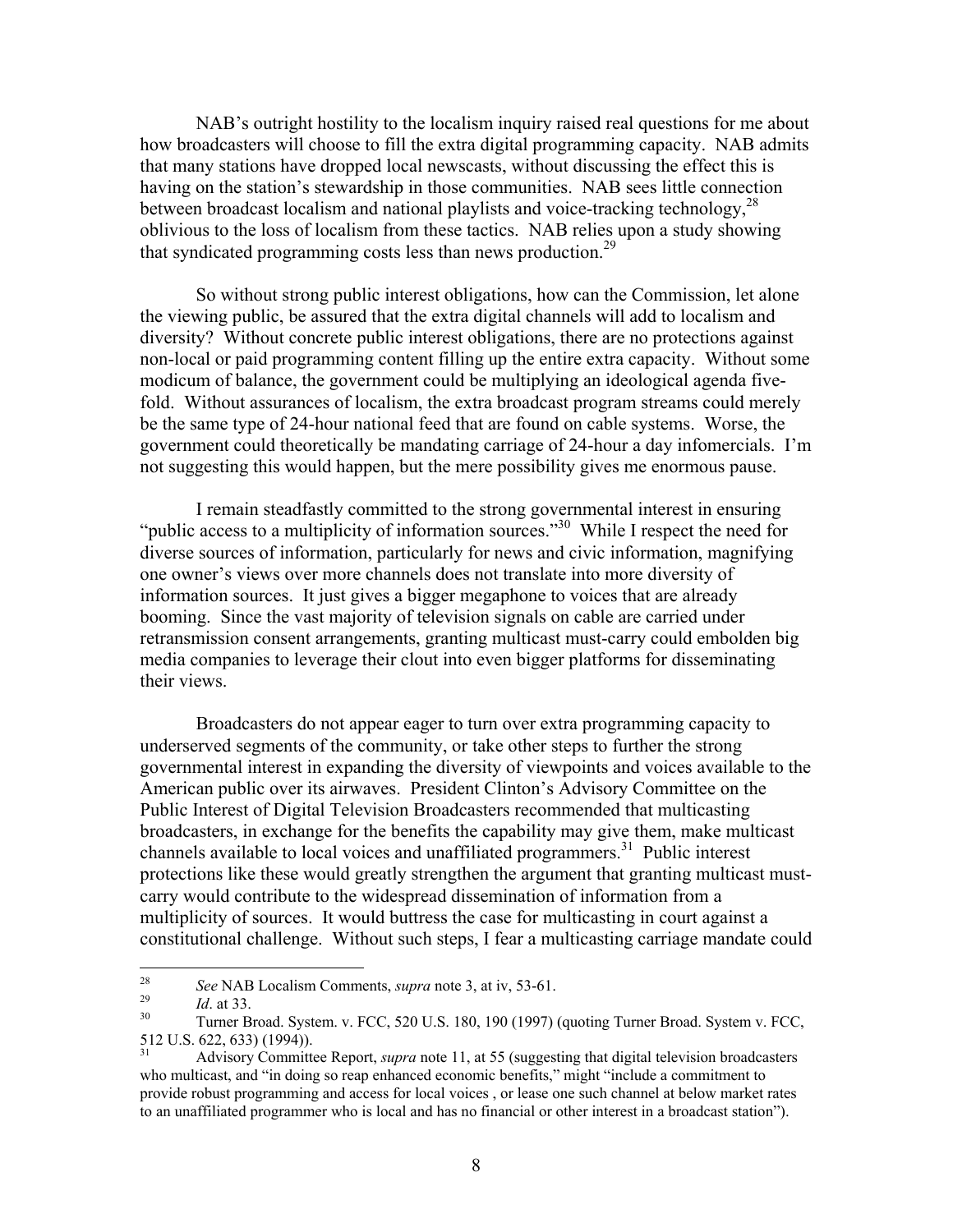have an overall deleterious effect on diversity by crowding out other publicly-oriented programming.

Quite simply, without public interest protections, any claim that multicast mustcarry is needed for the preservation of free over-the-air broadcasting rings hollow. It is simply unacceptable to maintain that broadcasting should operate in a free market whenever proposals are made about accountability, but then, without blinking, turn around and demand a government mandate for free cable carriage of multiple signals, not to mention other protections for the industry. If broadcasters want to be treated as an integral public square on our modern-day digital platforms, then they must realize the public has a right to be squarely involved in that endeavor. To grant multicasting carriage without any protections for the public would test the willingness of the broadcasting industry to serve public ends as never before. It's a risk the recent record does not justify taking.

That said, I remain concerned that broadcasters' quality local multicast content must receive carriage from cable companies on its own merits. I have heard troubling allegations of cable companies refusing to carry programming – not because it fails to provide quality local content but for a business or economic decision that favors other channels which bring advertising revenue or other advantages to the operators. I'm also concerned that independent or publicly-oriented channels receive cable carriage on a merit basis without the cable industry extracting an ownership percentage in return. If cable operators fail to carry local content that broadcasters seek to air on multicast streams, they should know that I will do all I can to help bring about that carriage. I will openly condemn any cable operators that do not agree to carry such programming, as long as it is offered by broadcasters without any strings attached.

To not risk losing relevance in the digital future, broadcasters can continue to choose to drive innovation and champion the potential of digital broadcasting. They can produce the kind of strong local programming that would serve their communities and would fuel the transition. They can run public service announcements promoting the benefits of the transition for viewers. The recent Consumer Electronics Show displayed countless devices seeking to enrich digital video content, making the potential of digital television all the more evident. By driving the transition, broadcasters stand only to transform the television viewing experience in dazzling and potentially lucrative new ways.

Indeed, while I understand the broadcast industry has incurred great costs, it has also been granted generous benefits in the DTV transition. Broadcasters have already been given a free second allotment of spectrum, free guaranteed cable carriage for a DTV signal (upon surrendering their analog spectrum), guaranteed access to the basic service tier, retransmission consent rights, and the right to use their spectrum for revenueproducing ancillary and supplemental services – all without agreeing to abide by any specific and meaningful public interest commitments.